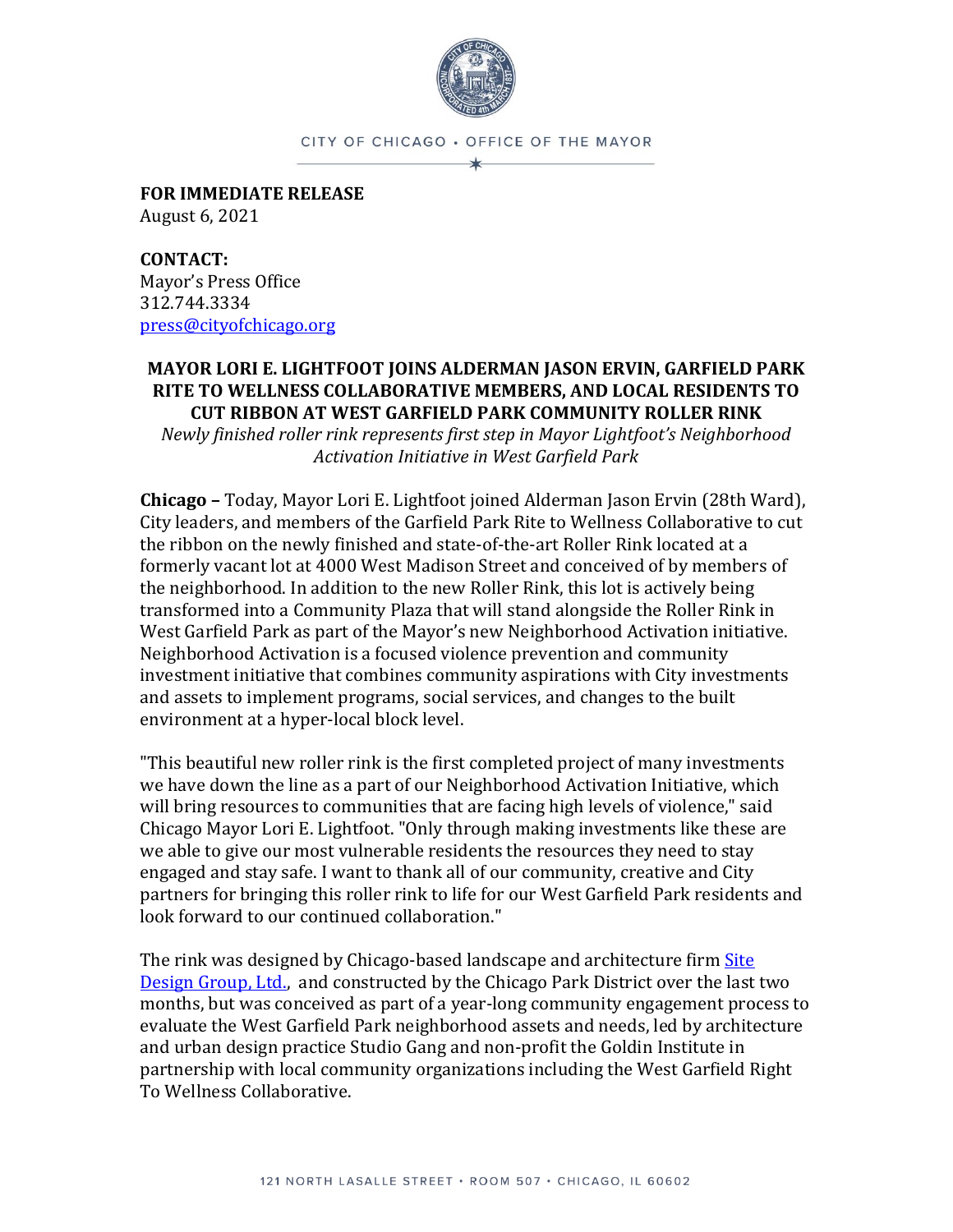

As the first neighborhood selected for Neighborhood Activation, West Garfield Park is a priority for increased safety. West Garfield Park had the highest rate of fatal and non-fatal shootings relative to the population of all community areas in the city. The West Garfield community is also in the top five when it comes to neighborhoods experiencing narcotics sales and opioid addiction. The Neighborhood Activation initiative builds on Mayor Lightfoot's all-hands-on-deck approach to public safety and seeks to address the root causes of violence by bringing a whole of government response to the community through the provision of social services, job programs, opportunities for residents of all ages, and changes to the physical landscape.

"Access to affordable, engaging recreation activities is vital to the health and vitality of any community," said Chicago Park District General Superintendent & CEO Michael Kelly. "Through our partnership with the City, we have transformed an unutilized space into a new roller rink and plaza in Garfield Park, offering residents space to gather and enjoy in a constructive way."

"I believe that design can be an agent of positive change and it has been deeply gratifying to use our skills as architects to lead this community-empowered visioning process, working directly with those who know the neighborhood best to articulate a better future for their community," said Studio Gang Founding Partner Jeanne Gang. "It is wonderful to see the resulting project by Site Design Group that brings our planning work to life for the community."

Both Studio Gang and the Goldin Institute donated their services to design and conduct a robust community engagement process in West Garfield Park, resulting in proposals for community-led neighborhood changes. Building on Studio Gang's 2017 work for the Mayor's Office of Criminal Justice in New York, and the local peace-building knowledge from the Goldin Institute's Chicago Peace Fellows program, the team researched the history of the neighborhood, the built environment, and existing initiatives in the community to suggest ways that design interventions could support community members' aspirations, uplift the good work that is already happening, and identify opportunities for additional investment that could address the root causes of neighborhood violence.

The Community Plaza and Roller Rink were proposed by community members who wanted to create safe community spaces and youth programming opportunities for residents. This newly completed Roller Rink and multi-purpose space are open to the public daily all summer long. Following this, the City aims to install permanent lighting, furniture, a stage, and outdoor activity space when the rink reopens in 2022, allowing it to serve the community year-round.